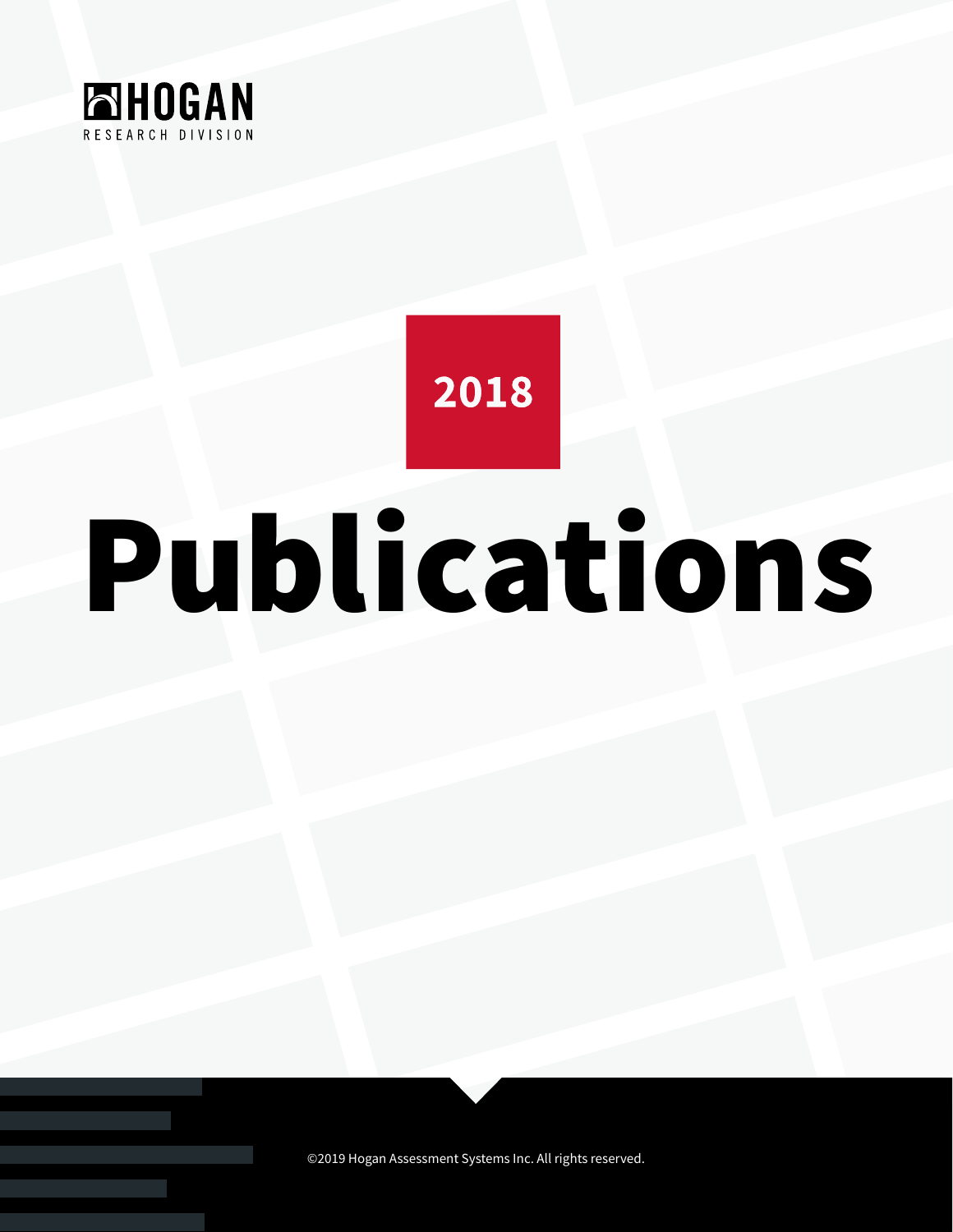ogan's scientific foundation and commitment to research distinguishes<br>us from the competition. Each year, Hogan employees work to promote<br>our brand through publishing in well-known academic outlets and<br>presenting at profes us from the competition. Each year, Hogan employees work to promote our brand through publishing in well-known academic outlets and presenting at professional conferences. Also, we leverage the Hogan Academic Network, a group of researchers, professors, and students across the globe, to disseminate Hogan-related research through theses, dissertations, peerreviewed journals, and professional conferences. These works contribute to the knowledge and development of the Hogan assessments, help grow the field of personality psychology, and allow us to better serve our clients worldwide.

The past year has been no exception to our commitment to progressing the science of personality. The following details Hogan-related publications and presentations from 2018.

#### **Academic Research and Publications**

Akhtar, R., Winsborough, D., Ort, U., Johnson, A., & Chamorro-Premuzic, T. (2018). **[Detecting the dark side of personality](http://psycnet.apa.org/record/2018-29347-015)  [using social media status updates.](http://psycnet.apa.org/record/2018-29347-015)** *Personality and Individual Differences, 132*, 90-97.

Catano, V. M., O'Keefe, D. F., Francis, R. E., & Owens, S. M. (2018). **[Construct-based approach to developing a short,](https://onlinelibrary.wiley.com/doi/full/10.1111/ijsa.12197)  [personality-based measure of integrity.](https://onlinelibrary.wiley.com/doi/full/10.1111/ijsa.12197)** International Journal of Selection and Assessment, 26, 75-92.

Cooper, A. B., Sherman, R. A., Rauthmann, J. F., Serfass, D. G., & Brown, N. A. (2018). **[Feeling good and authentic:](https://www.sciencedirect.com/science/article/abs/pii/S0092656618302964)  [Experienced authenticity in daily life is predicted by](https://www.sciencedirect.com/science/article/abs/pii/S0092656618302964)  [positive feelings and situation characteristics, not trait](https://www.sciencedirect.com/science/article/abs/pii/S0092656618302964)[state consistency](https://www.sciencedirect.com/science/article/abs/pii/S0092656618302964)**. *Journal of Research in Personality, 77*, 57-69.

Coyne, I., & Hinton, D. (2018). Hogan Personality Inventory (HPI). In C. Eyre (Ed.), *[British Psychological Society](https://ptc.bps.org.uk/test-review/hogan-personality-inventory-0)  [Psychological Testing Centre test reviews.](https://ptc.bps.org.uk/test-review/hogan-personality-inventory-0)* London, England: British Psychological Society.

Furnham, A. (2018). **[The bright and dark side of](https://link.springer.com/article/10.1007%2Fs12144-018-0060-z)  [achievement motivation.](https://link.springer.com/article/10.1007%2Fs12144-018-0060-z)** Consulting Psychology, Advance online publication. doi.org/10.1007/s12144-018-0060

Gaddis, B., & Ferrell, B. (2018). **[Investigating three approaches](https://scholarworks.bgsu.edu/pad/vol4/iss1/3/)  [of using personality to predict competency-based](https://scholarworks.bgsu.edu/pad/vol4/iss1/3/)  [performance.](https://scholarworks.bgsu.edu/pad/vol4/iss1/3/)** *Personnel Assessment and Decisions*, *4, 30-40.*

Gottlieb, T., & Gøtzsche & Astrup, O. (2018) **[The predictive](https://onlinelibrary.wiley.com/doi/full/10.1111/jonm.12696)  [validity of charge nurse personality on objective and](https://onlinelibrary.wiley.com/doi/full/10.1111/jonm.12696)  [subjective performance of subordinates](https://onlinelibrary.wiley.com/doi/full/10.1111/jonm.12696).** *Journal of Nursing Management*. Advance online publication. doi. org/10.1111/jonm.12696

Gøtzsche & Astrup, O. (2018). **[The bright and dark sides](http://psycnet.apa.org/record/2018-17967-001)  [of talent at work: A study of the personalities of talent](http://psycnet.apa.org/record/2018-17967-001)[development program participants.](http://psycnet.apa.org/record/2018-17967-001)** *Consulting Psychology Journal: Practice and Research, 70*, 167-181.

Harrison, S., Grover, S., & Furnham, A. (2018). **[The](https://www.sciencedirect.com/science/article/pii/S0165178116317474)  [perception of sub-clinical personality disorders by](https://www.sciencedirect.com/science/article/pii/S0165178116317474)  [employers, employees and co-workers.](https://www.sciencedirect.com/science/article/pii/S0165178116317474)** Psychiatry Research. Advance online publication. doi.org/10.1016/j. psychres.2018.05.036

Hogan, R., & Blickle, G. (2018). **[Socioanalytic theory:](https://www.researchgate.net/publication/303907631_Socioanalytic_Theory_Basic_concepts_supporting_evidences_and_practical_implications)  [Basic concepts, supporting evidence and practical](https://www.researchgate.net/publication/303907631_Socioanalytic_Theory_Basic_concepts_supporting_evidences_and_practical_implications)  [implications.](https://www.researchgate.net/publication/303907631_Socioanalytic_Theory_Basic_concepts_supporting_evidences_and_practical_implications)** In V. Zeigler-Hill & T. K. Shackelford (Eds.), *The SAGE handbook of personality and individual differences* (pp. 110-129). London, England: SAGE Publishing.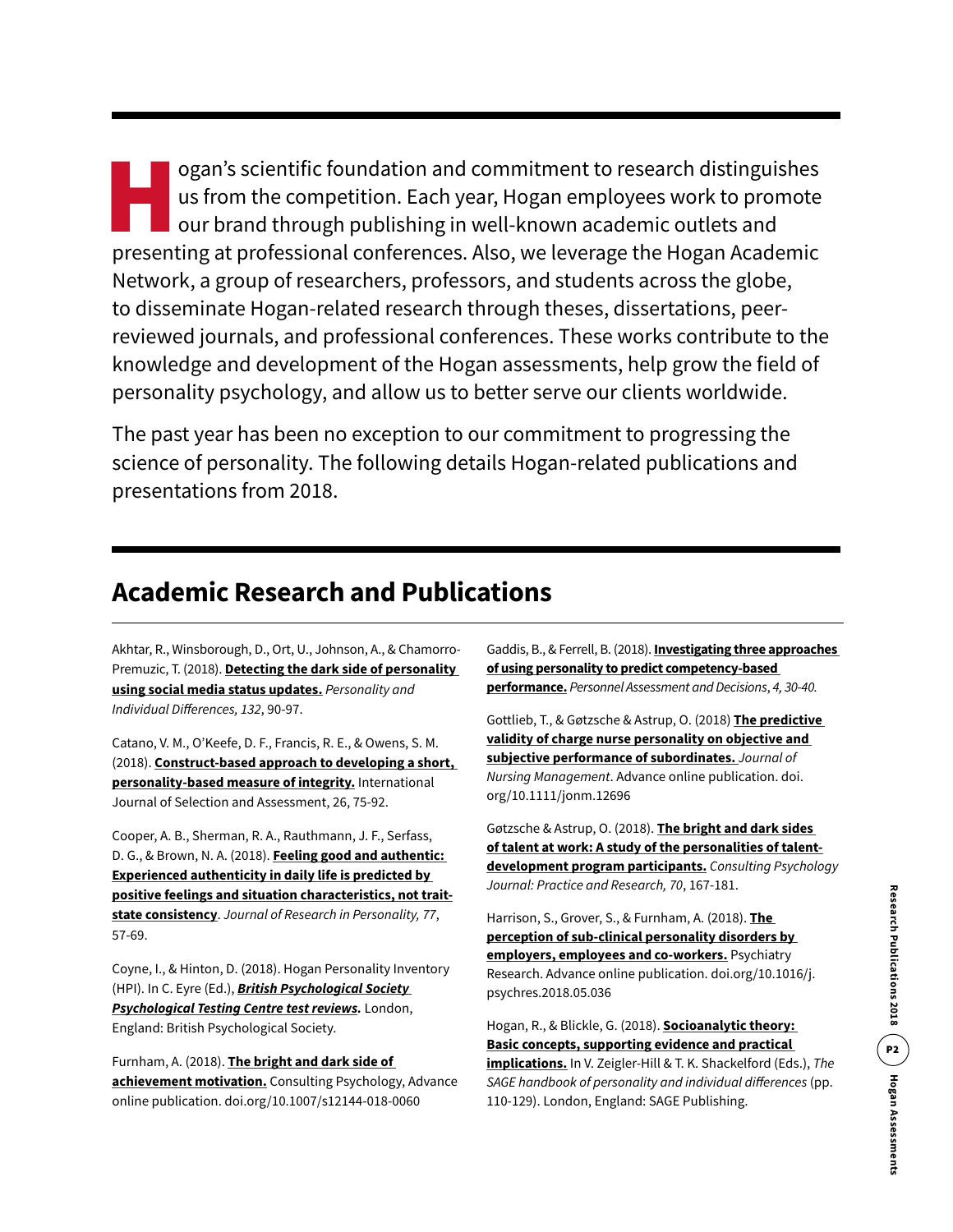### **Academic Research and Publications**

Landay, K., Harms, P. D., & Crede, M. (2018). **[Shall we serve](https://www.researchgate.net/publication/327039686_Shall_We_Serve_the_Dark_Lords_A_Meta-Analytic_Review_of_Psychopathy_and_Leadership)  [the dark lords? A meta-analytics review of psychopathy](https://www.researchgate.net/publication/327039686_Shall_We_Serve_the_Dark_Lords_A_Meta-Analytic_Review_of_Psychopathy_and_Leadership)  [and leadership.](https://www.researchgate.net/publication/327039686_Shall_We_Serve_the_Dark_Lords_A_Meta-Analytic_Review_of_Psychopathy_and_Leadership)** Journal of Applied Psychology. Advance online publication. doi:10.1037/apl0000357

Lee, C. H. (2018). *Matching effects of personality traits in individual assessment: An investigation of the Similar-to-Me hypothesis.* (Unpublished doctoral dissertation). Northern Illinois University, Dekalb, IL.

Means, S. N. (2018). *Investigating personality traits of registered nurses: Implications for personnel evaluation.* (Unpublished doctoral dissertation). Western Michigan University, Kalamazoo, MI.

Nei, K. S., Foster, J. L., Ness, A. M., & Nei, D. S. (2018). **[Rule](https://onlinelibrary.wiley.com/doi/full/10.1111/ijsa.12201)  [breakers and attention seekers: Personality predictors](https://onlinelibrary.wiley.com/doi/full/10.1111/ijsa.12201)  [of integrity and accountability in leaders](https://onlinelibrary.wiley.com/doi/full/10.1111/ijsa.12201).** *International Journal of Selection and Assessment, 26*, 17-26. doi:10.1111/ ijsa.12201

Phillips, D., Egol, K. A., Maculatis, M. C., Roloff, K. S., Friedman, A. M., Levine, B., Zuckerman, J. D. (2018). **[Personality factors associated with resident](https://www.jsurged.org/article/S1931-7204(16)30381-6/fulltext)  [performance: Results from 12 Accreditation Council](https://www.jsurged.org/article/S1931-7204(16)30381-6/fulltext)  [for Graduate Medical Education accredited orthopedic](https://www.jsurged.org/article/S1931-7204(16)30381-6/fulltext)  [surgery programs](https://www.jsurged.org/article/S1931-7204(16)30381-6/fulltext).** *Journal of Surgical Education, 75(1),* 122-131.

Rauthmann, J. F., Horstmann, K. T., & Sherman, R. A. (2018). **[Do self-reported traits and aggregated states capture](https://www.researchgate.net/publication/324525650_Do_Self-Reported_Traits_and_Aggregated_States_Capture_the_Same_Thing_A_Nomological_Perspective_on_Trait-State_Homomorphy)  [the same thing? A nomological perspective on trait-state](https://www.researchgate.net/publication/324525650_Do_Self-Reported_Traits_and_Aggregated_States_Capture_the_Same_Thing_A_Nomological_Perspective_on_Trait-State_Homomorphy)  [homomorphy.](https://www.researchgate.net/publication/324525650_Do_Self-Reported_Traits_and_Aggregated_States_Capture_the_Same_Thing_A_Nomological_Perspective_on_Trait-State_Homomorphy)** *Social Psychological and Personality Science.*  Advance online publication. doi:10.1177/194855 0618774772 Schoen, J. L., Bowler, J. L., & Schilpzand, M. C. (2018). **[Conditional reasoning test for creative personality:](https://journals.sagepub.com/doi/abs/10.1177/0149206315618012?journalCode=joma)  [Rationale, theoretical development, and validation.](https://journals.sagepub.com/doi/abs/10.1177/0149206315618012?journalCode=joma)** *Journal of Management, 44*, 1651-1677.

Sharma, S., Elfenbein, H. A., Foster, J., & Bottom, W. P. (2018). **[Predicting negotiation performance from personality](http://psycnet.apa.org/record/2018-30401-001)  [traits: A field study across multiple occupations.](http://psycnet.apa.org/record/2018-30401-001)** *Human Performance, 31*, 145-164.

Sherman, R. A. (2018). **[Personal values and support for](https://www.sciencedirect.com/science/article/pii/S0191886918300862)  [Donald Trump during the 2016 U.S. presidential primary](https://www.sciencedirect.com/science/article/pii/S0191886918300862).** *Personality and Individual Differences, 128*, 33-38.

Sherman, R. A., & Hogan, R. (2018). Intrapersonal versus interpersonal theories of personality: Academic versus applied research. Peer commentary on "Interpersonal Dynamics in Personality and Personality Disorders," by C. J. Hopwood]. *European Journal of Personality, 32,* 584-585.

Simonet, D. V., Tett, R. P., Foster, J., Angelback, A. I., & Bartlett, J. M. (2018). **[Dark-side personality](http://journals.sagepub.com/doi/abs/10.1177/1548051817727703)  [trait interactions: Amplifying negative](http://journals.sagepub.com/doi/abs/10.1177/1548051817727703)  [predictions of leadership performance](http://journals.sagepub.com/doi/abs/10.1177/1548051817727703).** *Journal of Leadership & Organizational Studies, 25*, 233-250 doi:10.1177/1548051817727703

Treglown, L., Zivkov, K., Zarola, A., & Furnham, A. (2018). **[Intention to quit and the role of dark personality and](https://journals.plos.org/plosone/article?id=10.1371/journal.pone.0195155)  [perceived organizational support: A moderation and](https://journals.plos.org/plosone/article?id=10.1371/journal.pone.0195155)  [mediation model](https://journals.plos.org/plosone/article?id=10.1371/journal.pone.0195155).** *PLOS ONE*. doi.org/10.1371/journal. pone.0195155

Yankov, G. P. (2018). **[A profile-based approach for](https://www.sciencedirect.com/science/article/pii/S0191886918302307)  [investigating the values-personality relationship](https://www.sciencedirect.com/science/article/pii/S0191886918302307).** *Personality and Individual Differences, 131*, 111-116.

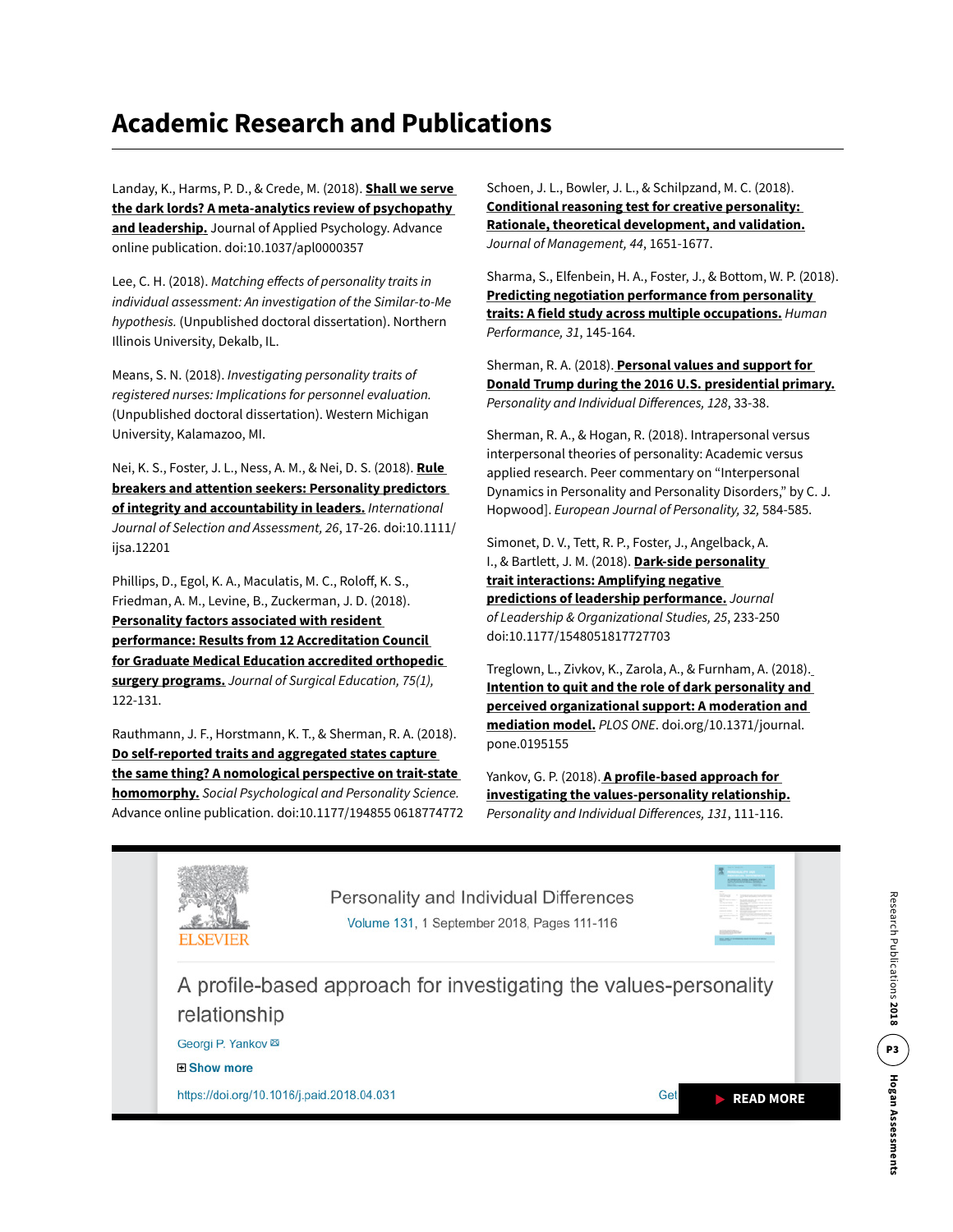#### **Selected Trade Magazine Publications**



Beheshti, N. (2018, October). Can a narcissistic CEO destroy their company? *Forbes.* Retrieved from **[https://www.forbes.](https://www.forbes.com/sites/nazbeheshti/2018/10/19/can-a-narcissistic-ceo-destroy-their-company/#d05f4d84b02e) [com/sites/nazbeheshti/2018/10/19/can-a-narcissistic](https://www.forbes.com/sites/nazbeheshti/2018/10/19/can-a-narcissistic-ceo-destroy-their-company/#d05f4d84b02e)[ceo-destroy-their-company](https://www.forbes.com/sites/nazbeheshti/2018/10/19/can-a-narcissistic-ceo-destroy-their-company/#d05f4d84b02e)**

Chamorro-Premuzic, T. (2018, August). Scraping the dark side of personality. *HR Magazine.* Retrieved from **http:// www.hrmagazine.co.uk/article-details/scraping-thedark-side-of-personality-online**

Feher, Z. (2018). Don't always look on the bright side (of personality). *HR Magazine*. Retrieved from **[https://](https://hrmagazine.co.uk/article-details/dont-always-look-on-the-bright-side-of-personality) [hrmagazine.co.uk/article-details/dont-always-look-on](https://hrmagazine.co.uk/article-details/dont-always-look-on-the-bright-side-of-personality)[the-bright-side-of-personality](https://hrmagazine.co.uk/article-details/dont-always-look-on-the-bright-side-of-personality)**

Forbes Coaches Council. (2018, January). Best tests to help you understand your strengths and weaknesses. *Forbes.* Retrieved from **[https://www.forbes.com/sites/](https://www.forbes.com/sites/forbescoachescouncil/2018/01/22/best-tests-to-help-you-understand-your-strengths-and-weaknesses) [forbescoachescouncil/2018/01/22/best-tests-to-help-you](https://www.forbes.com/sites/forbescoachescouncil/2018/01/22/best-tests-to-help-you-understand-your-strengths-and-weaknesses)[understand-your-strengths-and-weaknesses](https://www.forbes.com/sites/forbescoachescouncil/2018/01/22/best-tests-to-help-you-understand-your-strengths-and-weaknesses)**

Forbes Coaches Council. (2018, May). 11 assessments every executive should take. *Forbes.* Retrieved from **[https://www.](https://www.forbes.com/sites/forbescoachescouncil/2018/05/01/11-assessments-every-executive-should-take) [forbes.com/sites/forbescoachescouncil/2018/05/01/11](https://www.forbes.com/sites/forbescoachescouncil/2018/05/01/11-assessments-every-executive-should-take) [assessments-every-executive-should-take](https://www.forbes.com/sites/forbescoachescouncil/2018/05/01/11-assessments-every-executive-should-take)**

Gourguechon, P. (2017, January). What to do about the emotionally disengaged leader. *Forbes.*  Retrieved from **[https://www.forbes.com/sites/](https://www.forbes.com/sites/prudygourguechon/2018/06/26/what-to-do-about-the-emotionally-disengaged-or-absentee-leader) [prudygourguechon/2018/06/26/what-to-do-about-the](https://www.forbes.com/sites/prudygourguechon/2018/06/26/what-to-do-about-the-emotionally-disengaged-or-absentee-leader)[emotionally-disengaged-or-absentee-leader](https://www.forbes.com/sites/prudygourguechon/2018/06/26/what-to-do-about-the-emotionally-disengaged-or-absentee-leader)**

Gregory, B. (2018, October). Exactly how to tell the difference between an introvert and extrovert. *Prevention*. Retrieved from **[https://www.prevention.com/health/mental-health/](https://www.prevention.com/health/mental-health/a24068521/introvert-vs-extrovert/) [a24068521/introvert-vs-extrovert/](https://www.prevention.com/health/mental-health/a24068521/introvert-vs-extrovert/)**

Gregory, S. (2018, March). The most common type of incompetent leader. *Harvard Business Review.* Retrieved from **[https://hbr.org/2018/03/the-most-common-type-of](https://hbr.org/2018/03/the-most-common-type-of-incompetent-leader)[incompetent-leader](https://hbr.org/2018/03/the-most-common-type-of-incompetent-leader)**

Higginbottom, K. (2018, July). The Value of humility in leadership. *Forbes.* Retrieved from **[https://www.forbes.](https://www.forbes.com/sites/karenhigginbottom/2018/07/18/the-value-of-humility-in-leadership) [com/sites/karenhigginbottom/2018/07/18/the-value-of](https://www.forbes.com/sites/karenhigginbottom/2018/07/18/the-value-of-humility-in-leadership)[humility-in-leadership](https://www.forbes.com/sites/karenhigginbottom/2018/07/18/the-value-of-humility-in-leadership)**

Higginbottom, K. (2018, October). The perils of an absentee boss. *Forbes.* Retrieved from **[https://www.forbes.com/](https://www.forbes.com/sites/karenhigginbottom/2018/10/05/the-perils-of-an-absentee-boss) [sites/karenhigginbottom/2018/10/05/the-perils-of-an](https://www.forbes.com/sites/karenhigginbottom/2018/10/05/the-perils-of-an-absentee-boss)[absentee-boss](https://www.forbes.com/sites/karenhigginbottom/2018/10/05/the-perils-of-an-absentee-boss)**

Hogan Assessments (2018, May). Forget charisma, look for humility in a leader. *Human Resource Executive.* Retrieved from **<http://hrexecutive.com/humility-in-a-leader/>**

Hogan Assessments (2018, June). What's worse than a tyrannical leader? One who isn't there. *Human Resource Executive.* Retrieved from **[http://hrexecutive.com/](http://hrexecutive.com/recognizing-absentee-leaders/) [recognizing-absentee-leaders/](http://hrexecutive.com/recognizing-absentee-leaders/)**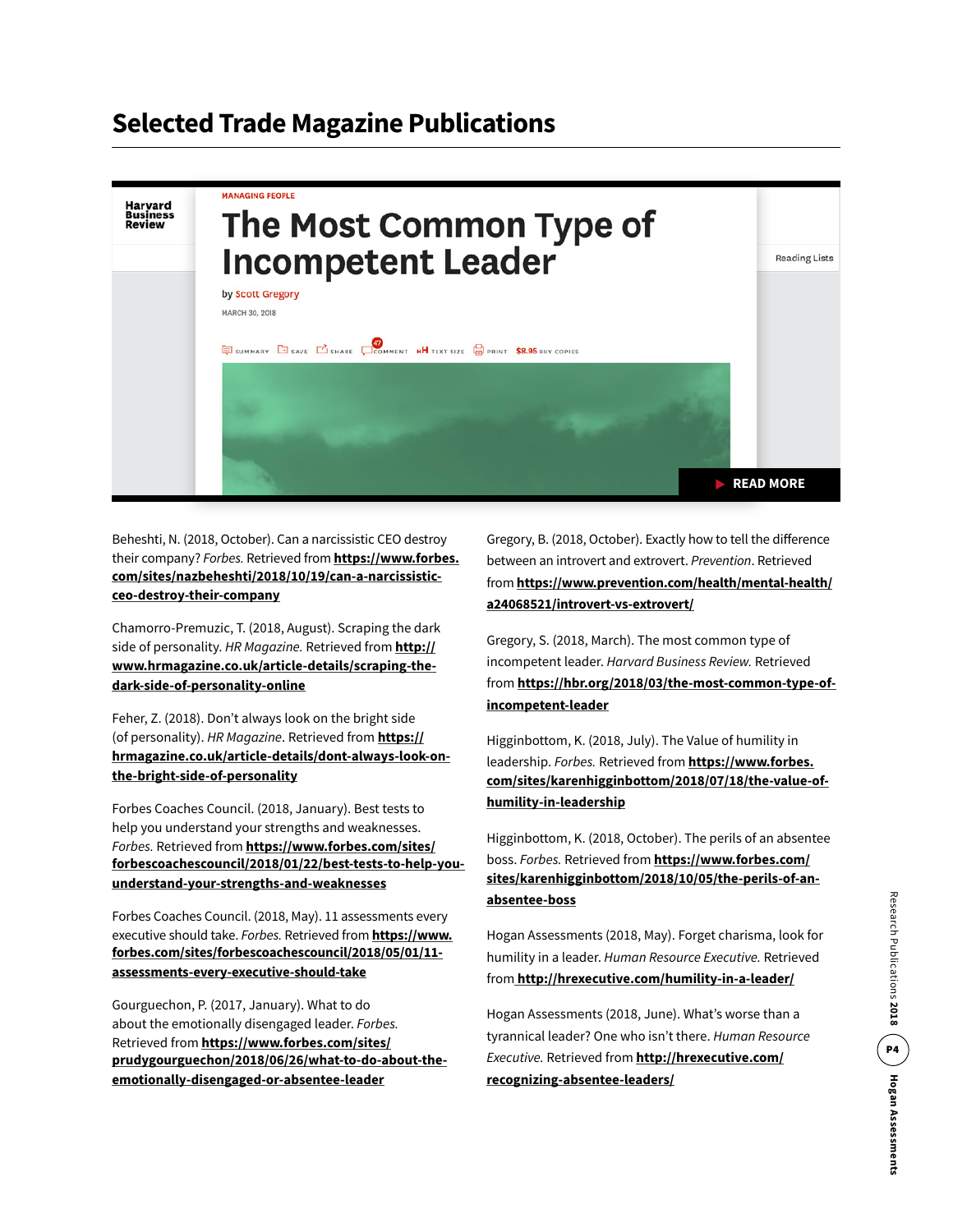#### **Selected Trade Magazine Publications**

Hogan Assessments (2018, October). Effective leaders need this quality and it isn't charisma. *Human Resource Executive.* Retrieved from **[http://hrexecutive.com/effective-leaders](http://hrexecutive.com/effective-leaders-need-this-quality-and-it-isnt-charisma/)[need-this-quality-and-it-isnt-charisma/](http://hrexecutive.com/effective-leaders-need-this-quality-and-it-isnt-charisma/)**

Hogan Assessments (2018, November). Assessments were big data before you heard of big data. *Human Resource Executive.* Retrieved from **[http://hrexecutive.com/](http://hrexecutive.com/assessments-big-data/) [assessments-big-data/](http://hrexecutive.com/assessments-big-data/)**

Hogan, R. (2018, July). Forget charisma, look for humility in a leader. *Talent Economy.* Retrieved from **[https://quarterly.](https://quarterly.talenteconomy.io/issue/summer-2018/forget-charisma-look-for-humility-in-a-leader-charisma-is-an-attractive-characteristic-in-leader-but-humility-is-a-much-better-indicator-of-leadership-success/) [talenteconomy.io/issue/summer-2018/forget-charisma](https://quarterly.talenteconomy.io/issue/summer-2018/forget-charisma-look-for-humility-in-a-leader-charisma-is-an-attractive-characteristic-in-leader-but-humility-is-a-much-better-indicator-of-leadership-success/)[look-for-humility-in-a-leader-charisma-is-an-attractive](https://quarterly.talenteconomy.io/issue/summer-2018/forget-charisma-look-for-humility-in-a-leader-charisma-is-an-attractive-characteristic-in-leader-but-humility-is-a-much-better-indicator-of-leadership-success/)[characteristic-in-leader-but-humility-is-a-much-better](https://quarterly.talenteconomy.io/issue/summer-2018/forget-charisma-look-for-humility-in-a-leader-charisma-is-an-attractive-characteristic-in-leader-but-humility-is-a-much-better-indicator-of-leadership-success/)[indicator-of-leadership-success/](https://quarterly.talenteconomy.io/issue/summer-2018/forget-charisma-look-for-humility-in-a-leader-charisma-is-an-attractive-characteristic-in-leader-but-humility-is-a-much-better-indicator-of-leadership-success/)**

Nei, K., & Nei, D. (2018, September). Don't try to be the "fun boss" – and other lessons in ethical leadership. *Harvard Business Review.* Retrieved from **[https://hbr.org/2018/09/](https://hbr.org/2018/09/dont-try-to-be-the-fun-boss-and-other-lessons-in-ethical-leadership) [dont-try-to-be-the-fun-boss-and-other-lessons-in](https://hbr.org/2018/09/dont-try-to-be-the-fun-boss-and-other-lessons-in-ethical-leadership)[ethical-leadership](https://hbr.org/2018/09/dont-try-to-be-the-fun-boss-and-other-lessons-in-ethical-leadership)**

Rhodes, D. (2018, August). 5 Tips for avoiding the perils of charisma. *Undercover Recruiter.* Retrieved from **[https://](https://theundercoverrecruiter.com/turning-down-your-charisma/) [theundercoverrecruiter.com/turning-down-your](https://theundercoverrecruiter.com/turning-down-your-charisma/)[charisma/](https://theundercoverrecruiter.com/turning-down-your-charisma/)**

Sanger, M., & Ross, R. (2018, October). Successful teams: The new blueprint. *Talent Quarterly.* Retrieved from **[https://](https://www.talent-quarterly.com/single-article/successful-teams-the-new-blueprint) [www.talent-quarterly.com/single-article/successful](https://www.talent-quarterly.com/single-article/successful-teams-the-new-blueprint)[teams-the-new-blueprint](https://www.talent-quarterly.com/single-article/successful-teams-the-new-blueprint)**

Shellenbarger, S. (2018, October). The best bosses are humble bosses. *The Wall Street Journal.* Retrieved from **[https://www.wsj.com/articles/the-best-bosses-are](https://www.wsj.com/articles/the-best-bosses-are-humble-bosses-1539092123)[humble-bosses-1539092123](https://www.wsj.com/articles/the-best-bosses-are-humble-bosses-1539092123)**

Sherman, R. A. (2018, May). Humility, leadership and organizational effectiveness. *Training Industry.* Retrieved from **[https://trainingindustry.com/articles/leadership/](https://trainingindustry.com/articles/leadership/humility-leadership-and-organizational-effectiveness/) [humility-leadership-and-organizational-effectiveness/](https://trainingindustry.com/articles/leadership/humility-leadership-and-organizational-effectiveness/)**

Sherman, R. A. (2018, August). Leadership and organizational effectiveness. *Psychology Today.* Retrieved from **[https://](https://www.psychologytoday.com/us/blog/the-situation-lab/201808/leadership-and-organizational-effectiveness) [www.psychologytoday.com/us/blog/the-situation](https://www.psychologytoday.com/us/blog/the-situation-lab/201808/leadership-and-organizational-effectiveness)[lab/201808/leadership-and-organizational-effectiveness](https://www.psychologytoday.com/us/blog/the-situation-lab/201808/leadership-and-organizational-effectiveness)**

Sherman, R. A. (2018, December). Don't tell mom, the babysitter's a fake. *Psychology Today.* Retrieved from **[https://www.psychologytoday.com/us/blog/the](https://www.psychologytoday.com/us/blog/the-situation-lab/201812/dont-tell-mom-the-babysitters-fake)[situation-lab/201812/dont-tell-mom-the-babysitters-fake](https://www.psychologytoday.com/us/blog/the-situation-lab/201812/dont-tell-mom-the-babysitters-fake)**

Sherman, R. A. (2018, December). Personality assessment and performance management. *Training Industry.* Retrieved from **[https://trainingindustry.com/articles/performance](https://trainingindustry.com/articles/performance-management/personality-assessment-and-performance-management/)[management/personality-assessment-and-performance](https://trainingindustry.com/articles/performance-management/personality-assessment-and-performance-management/)[management/](https://trainingindustry.com/articles/performance-management/personality-assessment-and-performance-management/)**

Walker, S. (2018, September). The two contagious behaviors of a great boss. *The Wall Street Journal*. Retrieved from **[https://www.wsj.com/articles/the-two-contagious](https://www.wsj.com/articles/the-two-contagious-behaviors-of-a-great-boss-1537588820?shareToken=st9c93f37a40e44a62a0d4b10fb8639968&ref=article_email_share)[behaviors-of-a-great-boss-1537588820](https://www.wsj.com/articles/the-two-contagious-behaviors-of-a-great-boss-1537588820?shareToken=st9c93f37a40e44a62a0d4b10fb8639968&ref=article_email_share)**

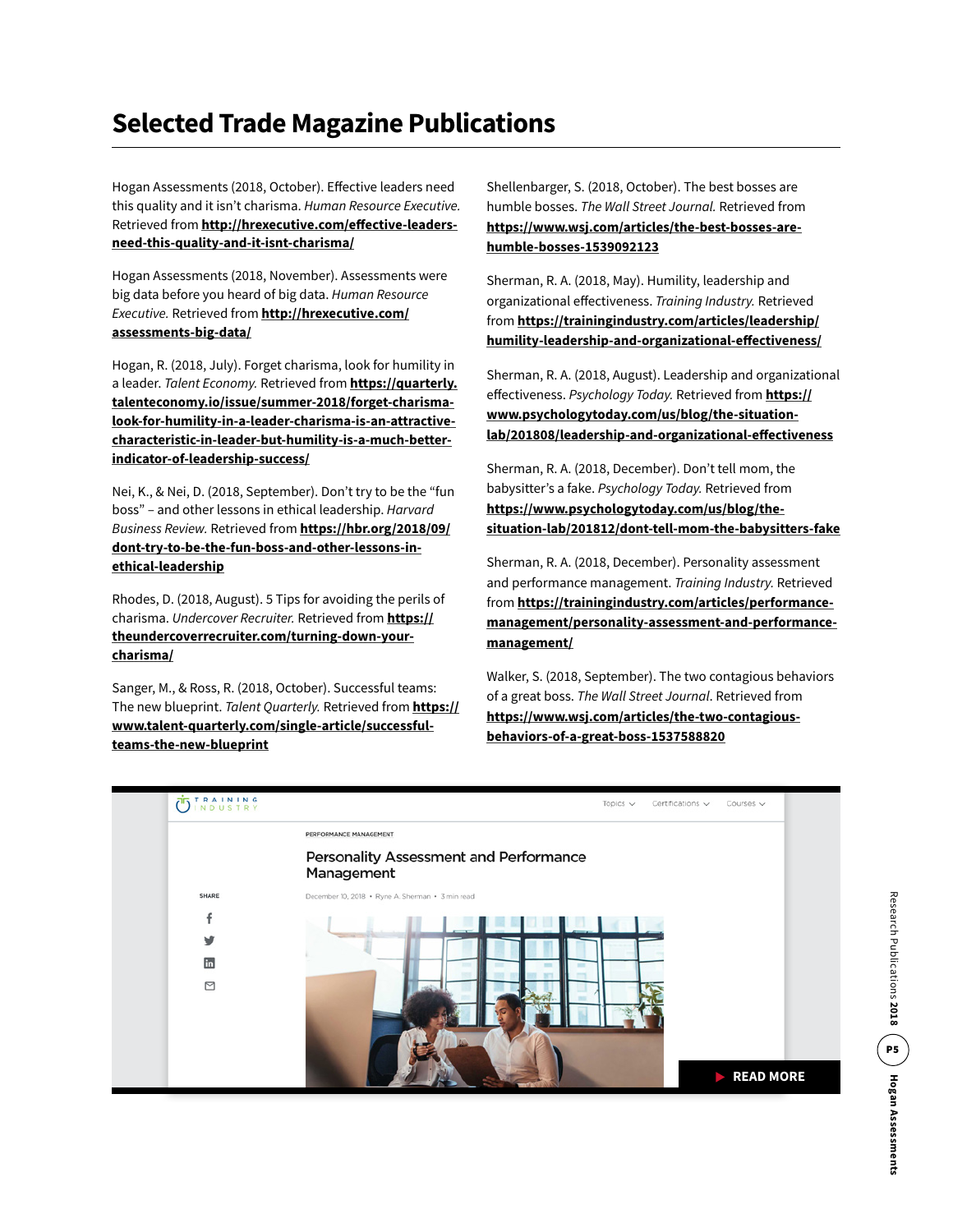

#### **SOCIETY for INDUSTRIAL and** ORGANIZATIONAL **PSYCHOLOGY**

#### SCIENCE FOR A SMARTER WORKPLACE

Ferrell, B. (2018, April). **[Distinguishing dark-side](https://www.hoganhub.com/portals/hogan-hub/#share/request/ee74f175-2e88-4bd1-abf9-b729610e7c54)  [personality from personality disorders.](https://www.hoganhub.com/portals/hogan-hub/#share/request/ee74f175-2e88-4bd1-abf9-b729610e7c54)** In S. Highhouse & H. Min (Chair), *Measurement issues and impacts of dark personality*. Symposium conducted at the 33rd Annual Conference of the Society for Industrial and Organizational Psychology, Chicago, IL.

Ferrell, B., & Nichols, S. (2018, April). **[Dark-side personality](https://www.hoganhub.com/portals/hogan-hub/#share/request/2a67b9ad-cbaf-4932-b8f4-5689b37b0a8b)  [and leaders' ability to leverage workplace diversity.](https://www.hoganhub.com/portals/hogan-hub/#share/request/2a67b9ad-cbaf-4932-b8f4-5689b37b0a8b)** Poster presented at the 33rd Annual Conference of the Society for Industrial and Organizational Psychology, Chicago, IL.

Foster, J., Nei, K., & Lemming, M. (2018, April). **[Investigating](https://www.hoganhub.com/portals/hogan-hub/#share/request/88051282-40f2-4f33-9410-85c64f3ec908)  [the importance of ambition in personality assessment.](https://www.hoganhub.com/portals/hogan-hub/#share/request/88051282-40f2-4f33-9410-85c64f3ec908)** Poster presented at the 33rd Annual Conference of the Society for Industrial and Organizational Psychology, Chicago, IL.

Fuhrmeister, K., Nei, K., Tecle, L., & Fonseca, R. (2018, April). **[Critical job family competencies: Sales versus customer](https://www.hoganhub.com/portals/hogan-hub/#share/request/94c5ce91-2e37-4688-8859-e52ccada3fcc)  [support.](https://www.hoganhub.com/portals/hogan-hub/#share/request/94c5ce91-2e37-4688-8859-e52ccada3fcc)** Poster presented at the 33rd Annual Conference of the Society for Industrial and Organizational Psychology, Chicago, IL.

Lemming, M., Arnold, B., & Herrera, V. (2018, April). **[Using](https://www.hoganhub.com/portals/hogan-hub/#share/request/a74201d1-06cb-4130-bf79-7b699c4a5dbd)  [personality to predict team-relevant competencies.](https://www.hoganhub.com/portals/hogan-hub/#share/request/a74201d1-06cb-4130-bf79-7b699c4a5dbd)** Poster presented at the 33rd Annual Conference of the Society for Industrial and Organizational Psychology, Chicago, IL.

Lemming, M., Hockensmith, K., & Herrera, V. (2018, April). **[Dark side personality differences in the managerial](https://www.hoganhub.com/portals/hogan-hub/#share/request/2264452f-4270-4b2a-bc1f-c990a45fd6fe)  [hierarchy.](https://www.hoganhub.com/portals/hogan-hub/#share/request/2264452f-4270-4b2a-bc1f-c990a45fd6fe)** Poster presented at the 33rd Annual Conference of the Society for Industrial and Organizational Psychology, Chicago, IL.

Nei, K., Foster, J., & Nei, D. (2018, April). **[Rule breakers](https://www.hoganhub.com/portals/hogan-hub/#share/request/7fff07bc-5775-4db8-a2fa-279c51764b1c)  [and attention seekers: Personality predictors of ethical](https://www.hoganhub.com/portals/hogan-hub/#share/request/7fff07bc-5775-4db8-a2fa-279c51764b1c)  [behavior in leaders.](https://www.hoganhub.com/portals/hogan-hub/#share/request/7fff07bc-5775-4db8-a2fa-279c51764b1c)** In A. M. Ness & C. Coultas (Chair), *Identifying and developing ethical leaders: Challenges and solutions.* Symposium conducted at the 33rd Annual Conference of the Society for Industrial and Organizational Psychology, Chicago, IL.

Rhodes, D. (2018, April). **[Employee retribution: When](https://www.hoganhub.com/portals/hogan-hub/#share/request/1bbe37ef-91ba-472e-86b7-ce3181cf4a62)  [work-family boundaries go awry.](https://www.hoganhub.com/portals/hogan-hub/#share/request/1bbe37ef-91ba-472e-86b7-ce3181cf4a62)** Poster presented at the 33rd Annual Conference of the Society for Industrial and Organizational Psychology, Chicago, IL.

Tapia, M., & Winterburg, C. (2018, April). **[A personality](https://www.hoganhub.com/portals/hogan-hub/#share/request/14ac3c3a-4672-47ec-8c96-af4a1504a98d)[based job analysis of politicians: The public's](https://www.hoganhub.com/portals/hogan-hub/#share/request/14ac3c3a-4672-47ec-8c96-af4a1504a98d)  [perspective.](https://www.hoganhub.com/portals/hogan-hub/#share/request/14ac3c3a-4672-47ec-8c96-af4a1504a98d)** Poster presented at the 33rd Annual Conference of the Society for Industrial and Organizational Psychology, Chicago, IL.